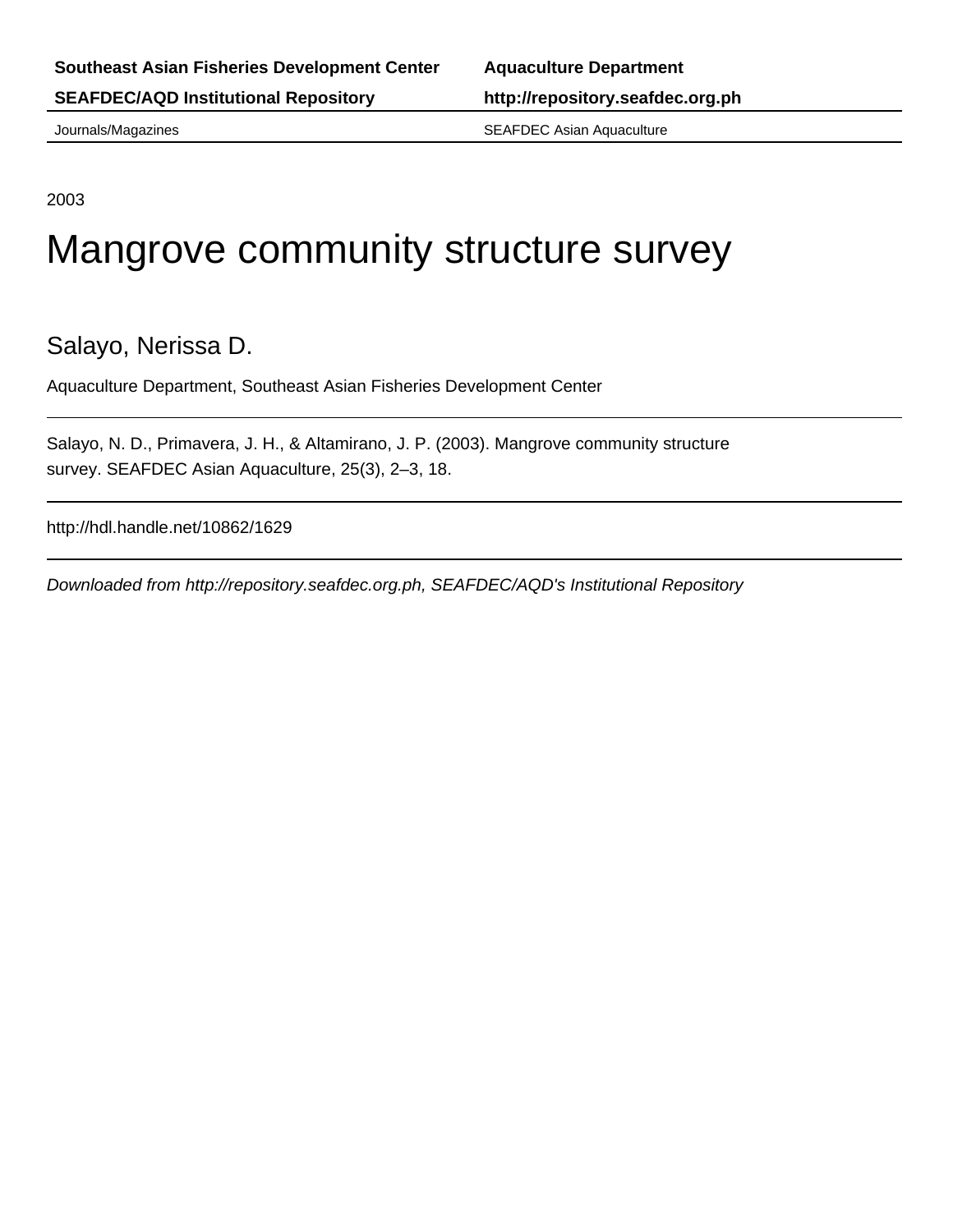DENR-SUSIMO project site in Carles, Iloilo, Philippines

# **Mangrove community**

**structure survey**  *Nerissa D. Salayo, Jorge H. Primavera, and Jon P. Altamirano SEAFDEC/AQD, Iloilo, Philippines <ndsalayo@aqd.seafdec.org.ph>*

Carles is one of the major sources of marine and aquacultured fish in Iloilo province, producing 80,300 mt in 2002. The municipality is located in the northeast tip of Panay Island (see map). The territorial waters of Carles take a large portion of the Visayan Sea and its coast has 1,539 hectares of fishponds.

The importance of mangroves in capture fisheries, aquaculture and the lives of coastal residents manifests in the activities of the *Northern Iloilo Mangrove Rehabilitation Program* mainly funded by the Japan Bank for International Cooperation (JBIC). This program is managed by the Sub-Project Site Management Office (SUSIMO) of the Department of Environment and Natural Resources (DENR) with the active participation of its beneficiary, the MACABATA-ARM Inc. (which stands for Manlot, Cabilao, Bancal, Tarong Association for the Rehabilitation of Mangroves Inc.), a people's organization registered with the Securities and Exchange Commission on January 2001 with 366 members. As per DENR-JBIC project agreement, the mangrove rehabilitation project covers 53 1 hectares that is now replanted with *Rhizophora mucronata.*

With this on-going rehabilitation and involvement of the local people, baseline information on the characteristics of the mangrove community and the people living in the coast need to be established - one of them is an assessment of the mangrove community structure of the project site. This information is useful for further studies, including valuation of resources, and the estimation of the costs and benefits from rehabilitation and conservation of mangroves. These studies comprise the SEAFDEC/AQD-JIRCAS socio-economics project on sustainable aquaculture systems.

The seven mangrove-fringed coastal barangays of Carles were chosen as study site. On April 2003, the authors of this article conducted a mangrove community structure survey (MCSS) in 13 selected sites in five mainland barangays and two island barangays in Carles (see map). The MCSS aims to qualitatively describe the species composition, community structure and plant biomass of mangrove forest.

Below is a photo-essay of field activities involved in MCSS following the



*Map of Carles, Panay Island* 

#### $\checkmark$ **Highlights**

- The 13 sample sites for the MCSS shown on the map on this page altogether listed 18 mangrove species dominated by *Avicennia marina,* locally called 'miapi'. Other major species are *Sonneratia alba, Ceriops decandra,* and *Bruguiera cylindrica* (table at right).
- $\checkmark$ *Rhizophora mucronata* (photos at right), the species being planted to rehabilitate mangroves in Carles, was only moderately found during the survey, as were *A. rumphiana* and *Camptostemon philippinensis.*
- $\checkmark$  $\checkmark$ Species locally known as dungon, bantigi, nilad/ sagasa, piagaw and tawalis were least found during the survey.
- A site in Brgy Cabilao Grande recorded the highest species diversity with impressive 14 species sighted, including *Aegiceras floridum, Osbornia octodonta,* and *Pemphis acidula* that are rarely found in Panay.



methods of English et al. (1994).

*General inspection of the study area to determine the location of representative sites, aside from references to maps. Thirteen sites were identified to represent the (a) seven barangays covered by the study area; (b) various environmental parameters such as low, mid and high intertidal zones; and (c) main forest types according to tree species.* 



*Setting of corner markers for 10 m x 10 m quadrat that is a sample representative of each site.*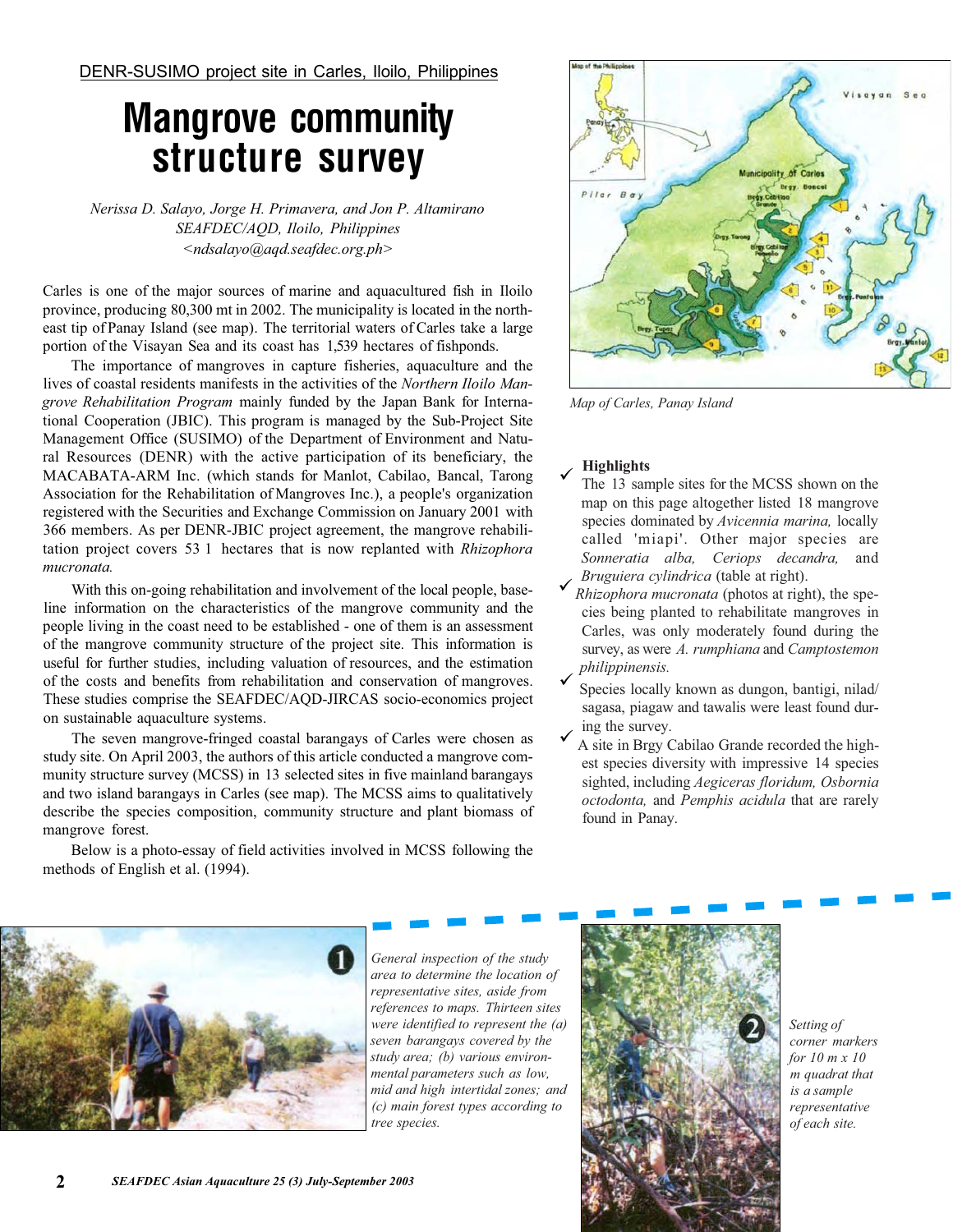## **mangrove survey in Carles, Iloilo by n.d. salayo et al.**

*Mangrove species identified during the mangrove community structure survey (MCSS) in Carles, Iloilo, April 2003*

| Local name (llonggo)                                                                                                                                                                                            | Scientific name                                                                                                                                                                                                                                                                                                                                                                                     |
|-----------------------------------------------------------------------------------------------------------------------------------------------------------------------------------------------------------------|-----------------------------------------------------------------------------------------------------------------------------------------------------------------------------------------------------------------------------------------------------------------------------------------------------------------------------------------------------------------------------------------------------|
| saging-saging<br>miapi<br>miapi<br>bungalon<br>pototan<br>baras-baras<br>gapas-gapas<br>tungog<br>alipata<br>dungon<br>tabao<br>tawalis<br>bantigi<br>bakhaw-lalaki<br>bakhaw-babae<br>pagatpat<br>nilad/sagasa | Aegiceras floridum<br>Avicennia marina<br>Avicennia officinalis<br>Avicennia rumphiana<br>Bruguiera cylindrica<br>Ceriops decandra<br>Camptostemon philippinensis<br>Ceriops tagai<br>Excoecaria agallocha<br>Heritiera littoralis<br>Lumnitzera racemosa<br>Osbornia octodonta<br>Pemphis acidula<br>Rhizophora apiculata<br>Rhizophora mucronata<br>Sonneratia alba<br>Scyphiphora hydrophyllacea |
| piagaw                                                                                                                                                                                                          | Xylocarpus mekongensis                                                                                                                                                                                                                                                                                                                                                                              |



- Sites located between inlets and fishpond dikes recorded high species diversity, for example, the above mentioned site in Brgy Cabilao Grande and two other sites in Brgy Tupaz and in Brgy Manlot.
- The site in Brgy Tarong (right, top) is distinguished by the abundance of *A. marina* seedlings even though

the mature trees are dying. This at least indicates the likelihood of replacements if at least a few seedlings survive.

- Other interesting sites include those which are characterized by a wide strip of mangroves like the intertidal area in Brgy Pantalan with big *S. alba* and *A. marina*  trees; and naturallygrowing *R. mucronata*  trees and saplings (right, middle).  $\checkmark$
- The site at the mouth of a river, in tidal streams along fishpond dikes, in Brgy Tupaz is a 20 mwide mangrove belt (right, bottom) that is also characterized by naturally growing *R. mucronata* trees and saplings.  $\checkmark$  $\checkmark$

There are other man-

grove species found in the survey area but not listed in the sample quadrats. These include *R. stylosa, Xylocarpus granatum,* and *Nypa fruticans* or nipa that is commonly used as roofing. Mangrove associate species that are locally called 'roma', 'dapdap', 'bancal' and 'talisay' are also often abundant in back mangal areas. They were not within the quadrats in the 13 sample s i t e s  $. p a g e 18$ 



*Identification and counting of trees. Measuring the tree girth at 1.3 m height* 



*Identification and counting of saplings.* 



*Identification and counting of seedings.* 



*Recording of data on slate boards, which would be analyzed using established MCSS parameters.*